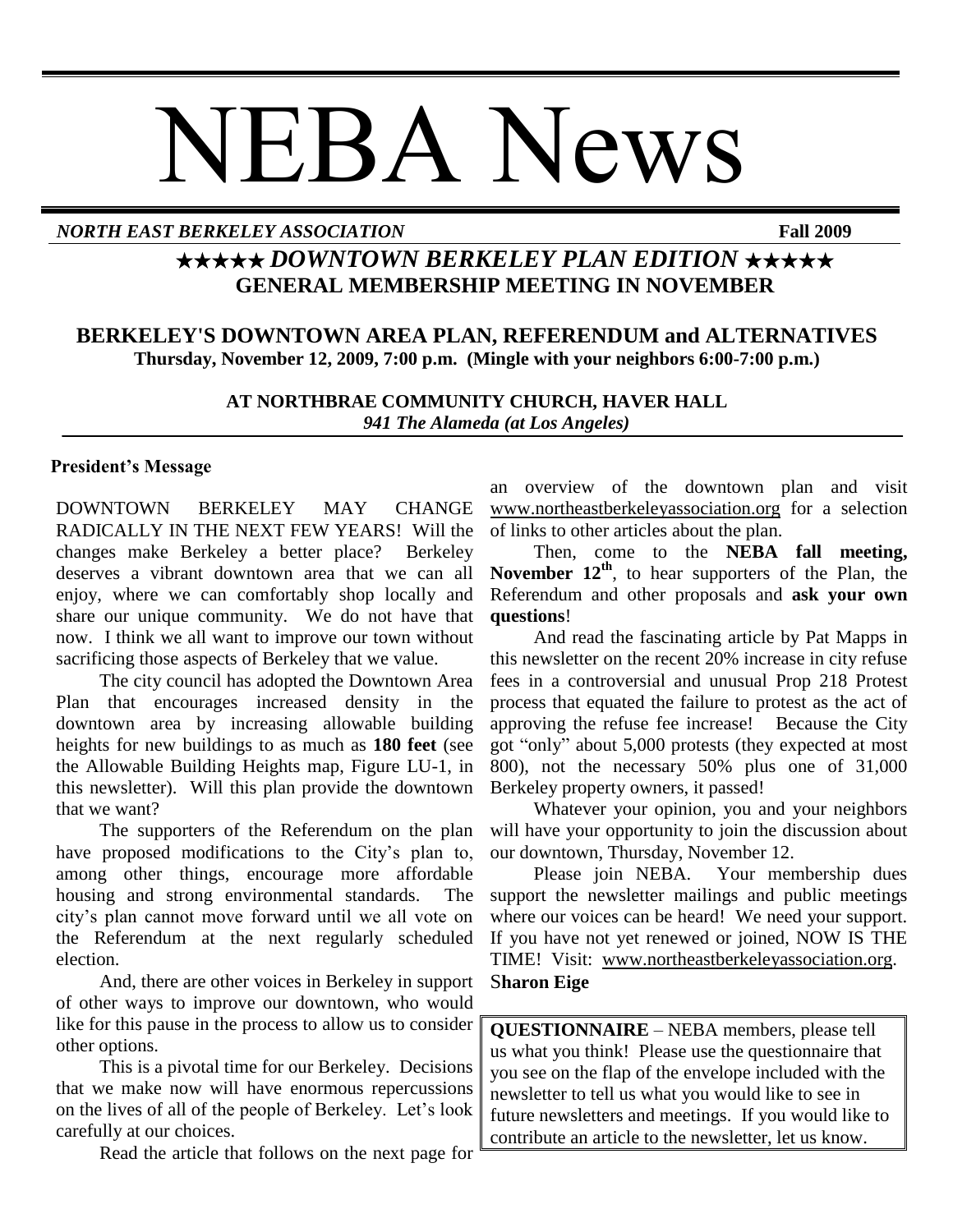# **DOWNTOWN V. DOWNTOWN (The Berkeley Downtown Area Plan)**

Mid 20th century Downtown Berkeley is now viewed as the idyllic golden age when Downtown was a safe, presentable, vibrant, family-friendly and revenue-generating destination for the entire Berkeley community. Since then, in good economic times and bad, there has been a steady decline in Downtown's diversity and fortunes. Many attribute the causes and symptoms of this decline to dysfunctional politics, increases in the antisocial and service-dependent populations, expansion of UC buildings and students westward, unacceptable levels of crime and scuzziness, and zoning tools inappropriate to successful revitalization.

After a series of unsuccessful Downtown Plans aimed at providing a framework and stimulus for revitalization, a new Downtown planning process was set in motion in 2005 when the City and UC entered into a controversial joint planning process for the Downtown. The official City rationale for this agreement, which ceded exclusive City planning and zoning power to a joint process with the University, was that it was the only way to manage and receive partial compensation for the inexorable westward expansion of UC. A Downtown Area Plan Advisory Committee (DAPAC) was established and met incessantly over the last few years to hammer out a new Downtown vision and plan. The product of this lengthy and contentious process, approved by a bare majority of DAPAC, was finally presented to the City Council and Planning Commission in early 2009 as a hard won compromise plan among the various interests represented on the DAPAC (see Figure LU-2). The Planning Commission and City Council proceeded to make and adopt certain changes pleasing to the DAPAC minority but unacceptable to the DAPAC majority. The DAPAC plan defenders initiated a successful petition drive to place the official City Downtown Plan before Berkeley voters in 2010. Until that time, the official plan cannot be implemented. There are now three options for the City: accept the DAPAC plan, modify the City plan in a manner to cause the withdrawal of the referendum, or await the outcome of the 2010 vote.

Berkeley residents need to think about the larger issues which are inherent in this dispute and central to any final plan and the future shape of Downtown. We now have a pause in the planning

process that provides an opportunity for public education and new input with potential for substantive changes to both plans.

#### **Population Demographics**

Should Berkeley be enabling increased resident population? If so, who should these new residents be and where should they be housed? Should we be providing more housing for students? For lowincome persons? For higher-income persons? If we desire substantially more housing should it be located in the Downtown? Will this really revitalize Downtown? Note that even without a new plan, at least 1800 new housing units are projected for Downtown and this could rise to 2900 with either the DAPAC or official plan.

# **Density, Building Height**

If we accept the prevailing notion of increasing population growth and locating it Downtown, what level of increased population density and concomitant increase in building numbers, height and bulk is acceptable? To make housing development work, do housing developers really need special public accommodation such as increased height (180 feet in the City's Plan – see Figure LU-1) and bulk limits, subsidies, zoning waivers, and reduced public mitigation requirements? Note that approximately ten new Downtown highrises are under consideration, including a few UC properties.

# **Mitigations and Public Benefits**

What public benefits do we really want in exchange for any increase in height and density? More and more-required low-income housing? More park and open space? More family-friendly commercial uses? Required cultural and nonprofit uses? Child care? Contribution to enhanced public parking? Contribution to enhanced non-auto transportation? Guaranteed prevailing wage jobs?

# **Parking and Transportation**

Should auto use and parking be severely curtailed and more transit-friendly measures be adopted?

# **What Kind of Downtown You Do Want?**

NEBA members and guests will have the opportunity to raise and discuss the issues at the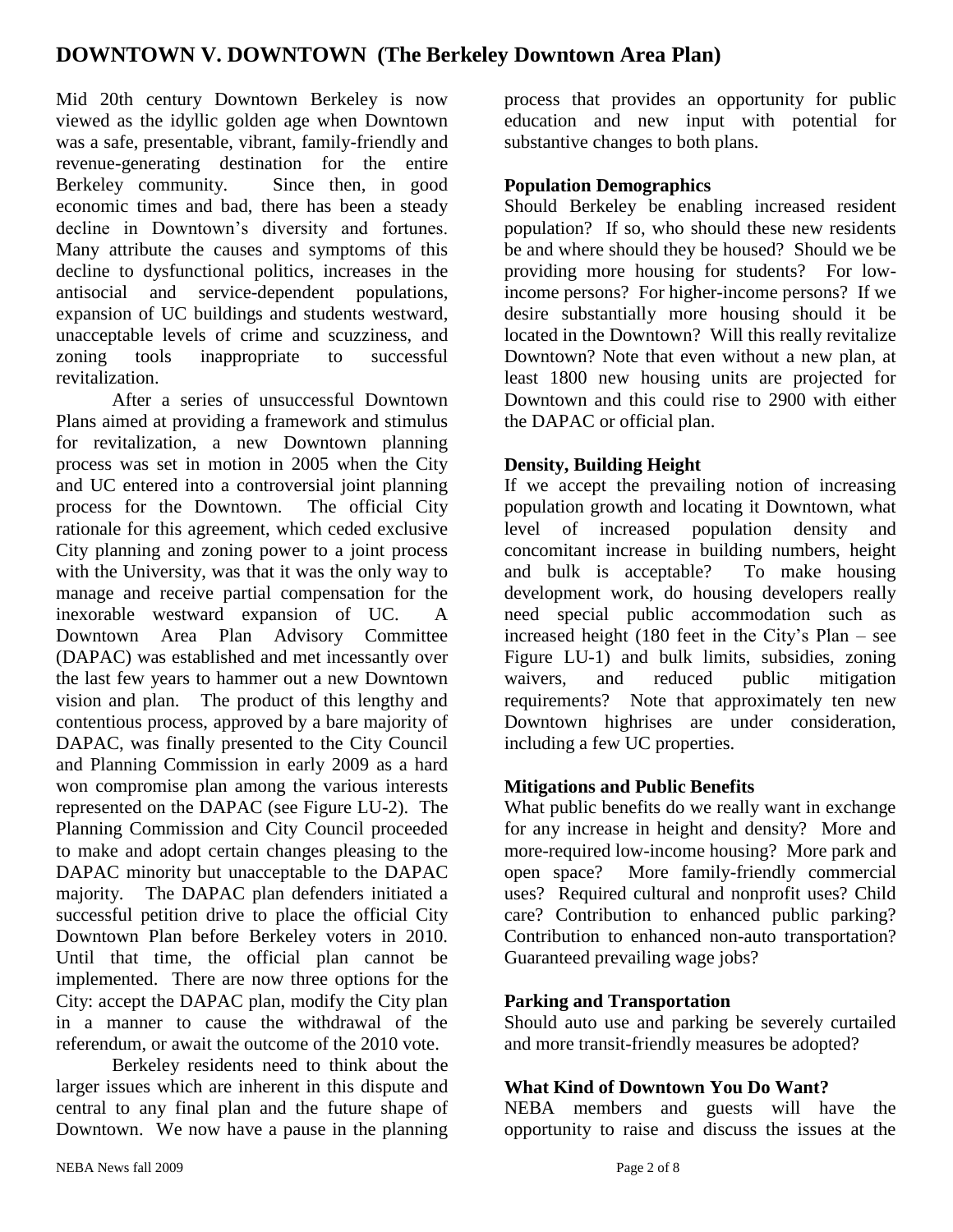**November 12, 2009 NEBA General Meeting** with an expert panel of elected officials and community leaders. We need to let our elected officials know what we really want for Downtown and what features will lure us back.

You will see links to other articles on the Downtown Area Plan and Referendum on [www.northeastberkeleyassociation.org](../../../AppData/Local/Microsoft/Windows/Temporary%20Internet%20Files/AppData/Local/Microsoft/Windows/Temporary%20Internet%20Files/Content.Outlook/MB5D2GB8/www.northeastberkeleyassociation.org)



Figure LU-1 Allowable Building Heights map from the Downtown Area Plan as adopted by the city council July 14, 2009, Resolution Number 64,581-N.S <http://www.ci.berkeley.ca.us/ContentDisplay.aspx?id=832> (where Table LU-1 and Policy LU-6.1c can be seen)

You can find the full text of the City's Plan on the Berkeley Planning & Development Department website **[http://www.ci.berkeley.ca.us/ContentDisplay.aspx?id=832.](http://www.ci.berkeley.ca.us/ContentDisplay.aspx?id=832)**

# **Here is the Downtown Area Plan Referendum petition heading language, which appears on [\(http://greendowntownberkeley.org/?cat=6\)](http://greendowntownberkeley.org/?cat=6):**

We the undersigned voters of the City of Berkeley protest the passage of Resolution No. 64,581-N.S. adopting a new plan for our Downtown. The plan gives developers the right to build massive skyscrapers (up to 22 stories) without the environmental protections and improvements essential for a vibrant Downtown. The Council's plan lacks good transit options, protections for all workers, mitigations for greenhouse gas emissions, and does nothing to preserve the quality of life for neighbors in and around the Downtown. This plan promotes tiny apartments and condos for millionaires, but fails to provide the affordable housing that ordinary people need to live in our community. Instead of reflecting our values, our future is placed in the hands of corporate developers and UC. The plan should be put before the voters.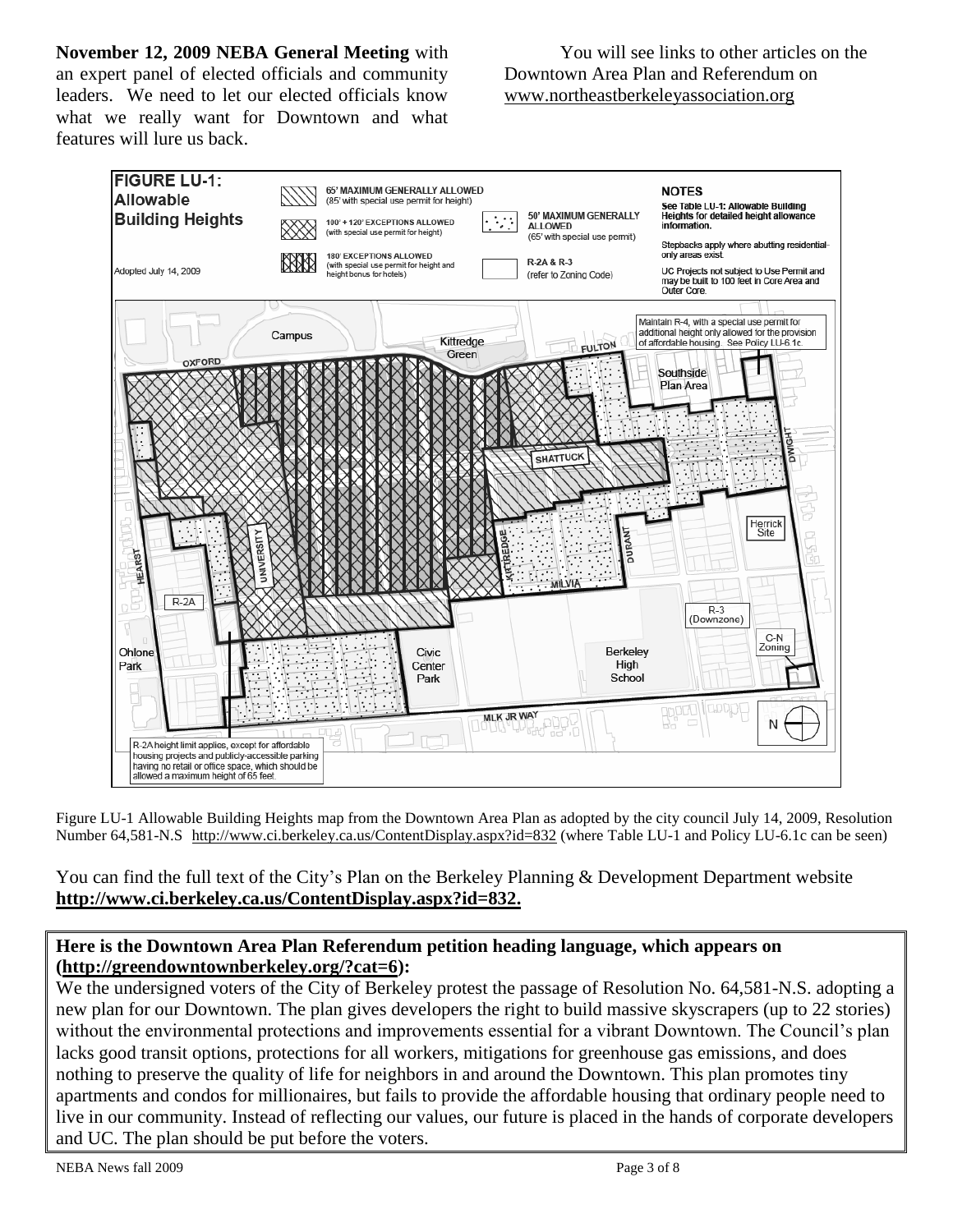

Figure LU-2 Land use map from the Downtown Area Plan as adopted July 14, 2009, Resolution Number 64,581-N.S <http://www.ci.berkeley.ca.us/ContentDisplay.aspx?id=832> (where Table LU-1 can be seen)

# **COME TO THE NEBA GENERAL MEMBERSHIP MEETING NOVEMBER 12, 2009 BERKELEY'S DOWN AREA PLAN AND REFERENDUM AND ALTERNATIVES**

Thursday, November 12, 2009, 7:00 p.m. **(Come early, mingle with your neighbors 6:00-7:00 p.m.)** AT NORTHBRAE COMMUNITY CHURCH, HAVER HALL 941 The Alameda (at Los Angeles), Berkeley

- SPEAKING FOR THE PLAN:
	- Councilmembers Laurie Capitelli and Susan Wengraf
- SPEAKING FOR THE REFERENDUM: Councilmember Jesse Arreguin, DAPAC member Patti Dacey
- PRESENTING OTHER VIEWS: Fred Dodsworth, Marie Bowman, Austene Hall
- YOUR OUESTIONS

# **QUESTIONNAIRE – Don't forget the questionnaire on the envelope!**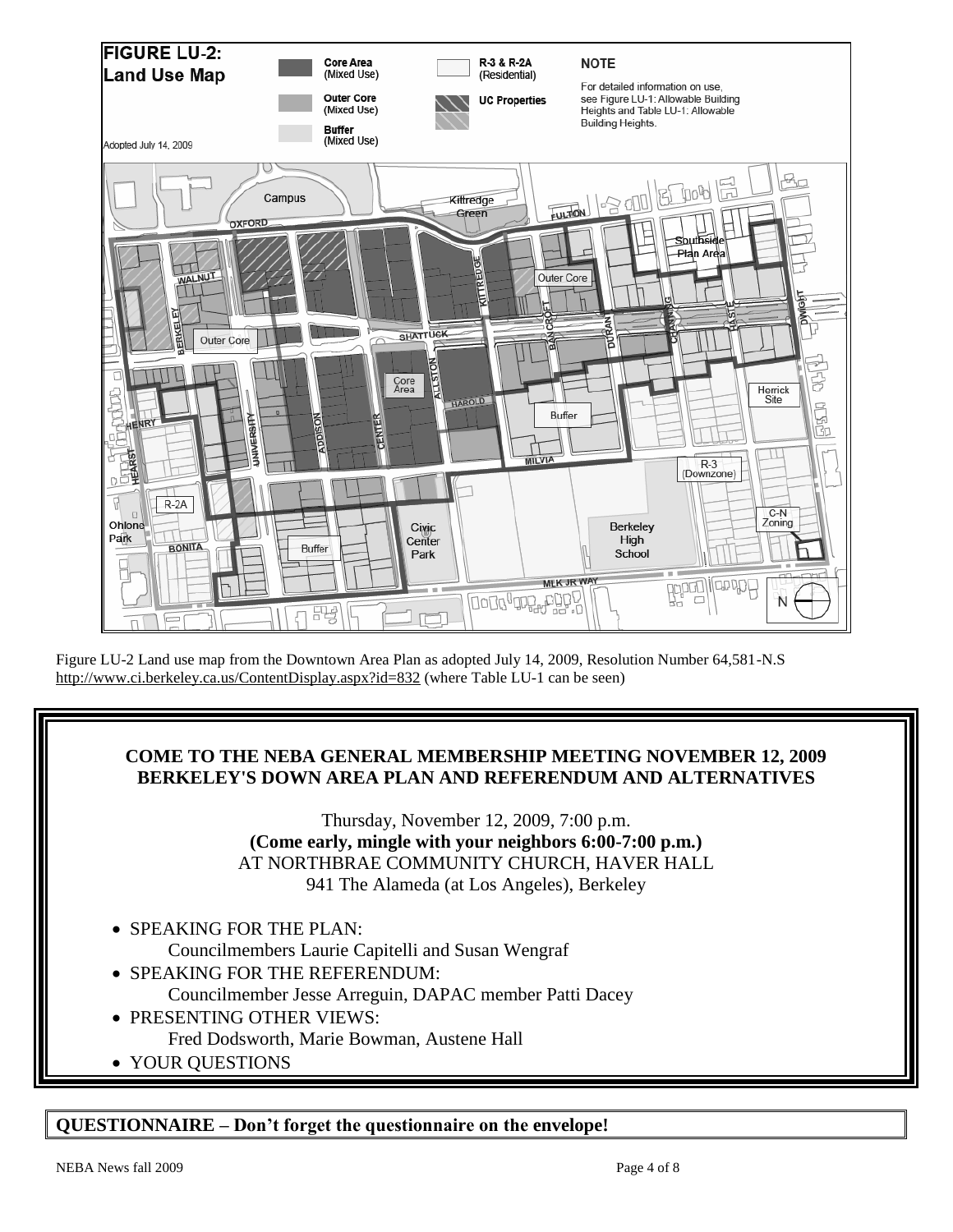# **Fool me twice – shame on me: A practical Guide to surviving parcel ownership in the "Post Prop 13 Era"** *By Pat Mapps*

As it pertains to Berkeley's recent Refuse Collection Fee increase, the fool me once portion of this adage already has happened. Whether you know it or not, you as a Berkeley parcel owner, may be among about 26,000 (of 31,000) parcel owners who agreed to allow the City to increase your refuse rate by about 20% in the first year. The 26,000 parcel owners also agreed to an "annual inflator notto-exceed 3% per year."

If you are thinking, "Wait a minute. I don't remember agreeing to anything like that," you may find this Guide quite informative - and alarming. Because when it came to approving the proposed refuse rate increase, *the City counted your failure to Protest the proposed rate increase as the act of approving it.* Even if you were part of this painful process and tried to prevent the rate increase, you still may find this information useful. If you are **not** a parcel owner in Berkeley, please read on anyway to find out about how your City really operates.

# **A practical view of "Prop 13"**

We all (think we) know what Prop 13 does. It regulates our property taxes, right? But in reality, most of us don't really know much about Prop 13 even if we were here and voted for or against it in 1978. One mistake most of us probably make is to think of Prop 13 as something that happened in the past.

It turns out that "Prop 13" is a group of people (the Howard Jarvis Taxpayers Association or HJTA) endlessly opposing efforts by the government of California to raise revenue by increasing taxes and fees. "Prop 13" is an ongoing process which has very real effects on all California parcel owners.

# **So how's Prop 13 working for you?**

Several months ago, one of my neighbors made a rather astonishing statement to me. "My property taxes are \$800." Although \$800 is neither the highest nor the lowest amount paid for a Berkeley property tax bill, it is a lot of money for ordinary people.

I repeated this statement to a friend from Ohio who asked if the \$800 was the annual or semiannual amount. No. That is the monthly amount. Think about that for a moment. The median annual

household income in the US in 2007 was just over \$50,000. If my neighbor's income is in that range, her property taxes consume almost 20% of it.

I mentioned this property tax amount to someone who lives in Dixon, New Mexico, on a five acre family compound. His reaction? "I'm retired on \$900 a month." (I played mixed doubles with this man at a tennis resort just outside of Taos, New Mexico, so he is not living in poverty.)

So the fact that the HJTA is busy "herding the cats" in the California Legislature and the Governor's Office is both good and bad news. The good news is that somebody has the will, organization, and resources to try to keep California taxes from becoming so high that they force regular people to live elsewhere. The bad news is that we as parcel owners have to adapt to the systems that HJTA's efforts create.

#### **Prop 218 Gives you the "Right to Veto All Local Taxes"**

HJTA takes credit on its web site for **two** California Propositions – Prop 13 and Proposition 218. HJTA captions Proposition 218 as "Your right to vote on all local taxes," and describes Prop 218 this way: "Proposition 218 gives you the right to vote on all local taxes, and requires taxpayer approval of assessments and property-related fees. Now bureaucrats can't find sneaky ways to raise revenues!"

Maybe this was a good way to "sell" Prop 218 to voters, but our local "bureaucrats" still managed to find "sneaky ways" to raise our refuse rates. Remember that you may have agreed to this rate increase. Oh, that's right. You are reading this Guide to find out exactly how you agreed to something that you don't remember doing. Here's how:

Prop 218 uses a concept called "Majority Protest" as the mechanism that allows you to "Vote on all Local Taxes." ("Majority Protest" **is not** voting, so this Guide says Prop 18 gives you "The Right to **Veto** all Local Taxes.") In most circumstances, "Majority Protest" means that if more parcel owners Protest than approve new or increased property related taxes or fees, the new or increased tax or fee is not allowed.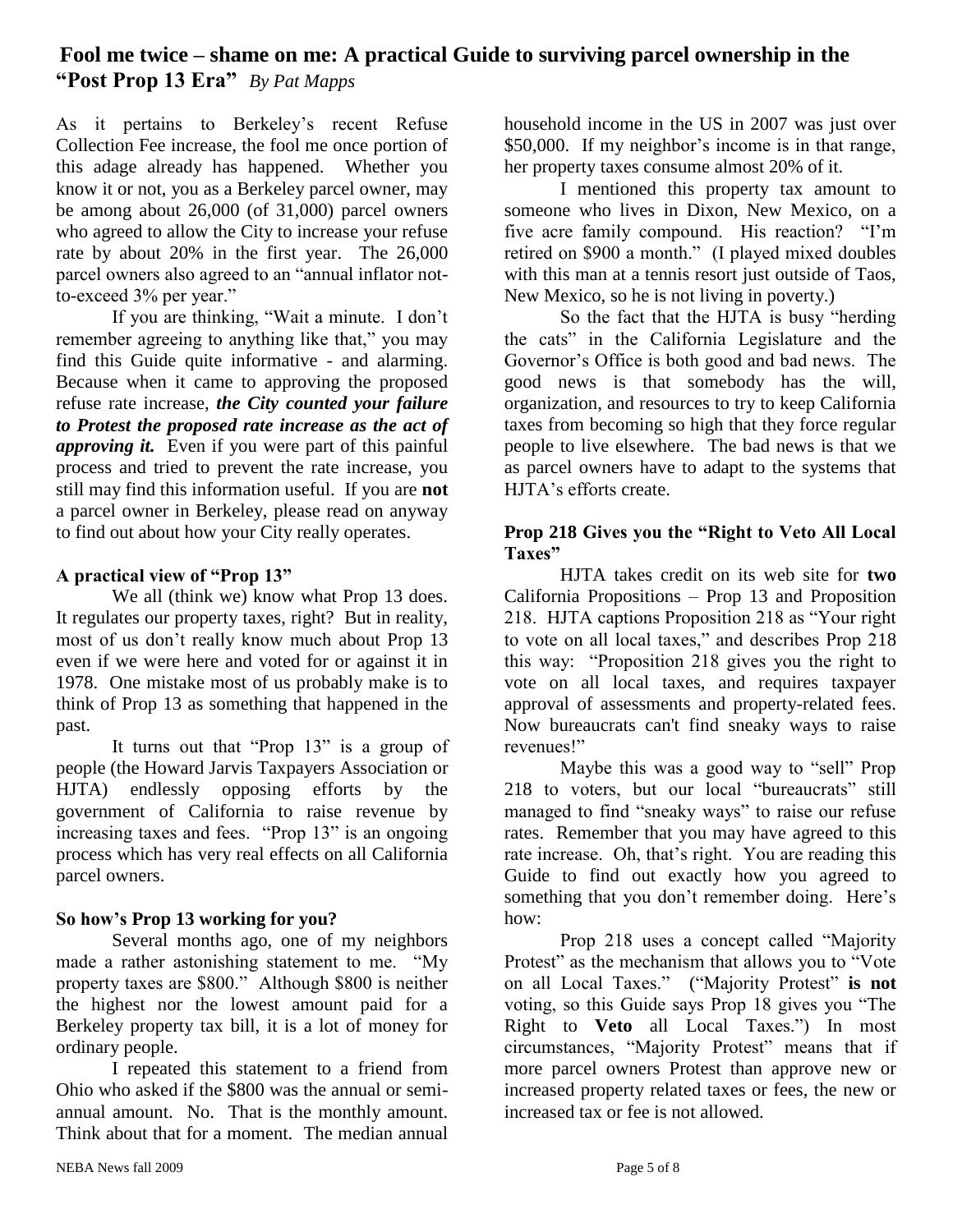Except…*for increases in water, sewer and refuse rates*. In these three cases, "Majority Protest" means that *50% plus one of all parcel owners must object to the proposed increase in order to prevent its adoption.*

This exception explains how you agreed to something without knowing that you agreed to it. Perhaps you did not receive, or you did not open, or you did not read, or you did not understand, or you forgot or otherwise failed to act on the one letter (in an ordinary envelope) that the City sent "explaining" your "Right to Veto all Local Taxes" and "justifying" the need for the proposed refuse rate increase.

If you did not approve of the rate increase but did not Protest it, your disapproval was not tallied. As a result, instead of the roughly 15,501 Protests  $(50\% + 1 \text{ of all parcel owners})$  that were required to veto the proposed rate increase, the City received "only" about 5,000 written Protests. With the "consent" of those who disapproved but did not Protest the increase, the City imposed the refuse rate increase. That's right. **"Majority Protest" allowed the City to count 5,000 written Protests and 0 expressed approvals as a 26,000 to 5,000 margin of approval of the proposed rate increase.**

#### **So what's a parcel owner to do?**

NEBA News fall 2009 Page 6 of 8 Parcel owners who spoke at the Public Hearing on the proposed increase roundly criticized the City's Majority Protest Process, expressing concern that it was designed to elicit minimal participation and amounted to a "sneaky way to raise revenues." This concern lent credence to rumor that City personnel expected fewer than 800 Protests. The speakers clearly believed that there were many among the Silent 26,000 whose silence reflected the poor design and implementation of the Majority Protest process rather than their support for the rate increase. Councilmember Max Anderson's observation that City Council had obtained no information about parcel owners' attitude toward the refuse rate increase and his abstention from voting for it showed his concern about the real message the Silent 26,000 was sending. Councilmembers Susan Wengraf later expressed her willingness to work to improve the Prop 218-enabling Ordinance with a view to ensuring the City receives written Protests from **every** parcel owner who disapproves of a proposed tax or fee increase.

Here are two things that you can do right now to help ensure that Berkeley parcel owners actually are able to exercise the "Right to Veto all Local Taxes":

• Become better educated about Prop 218 and how Berkeley implemented it with respect to the refuse rate increase.

• Approach your Council Member with your ideas about how Berkeley's implementation of "Majority Protest" should be improved.

The larger reality is that we are required to become a new kind of parcel owner/taxpayer in order effectively to exercise Prop 218's promised "Right to Veto all Local Taxes." Recognize that the "Majority Protest" mechanism is real and act accordingly. You can:

• Be vigilant; know when the City and other entities propose new or increased taxes or fees that are subject to a "Majority Protest." *The opportunity to Protest proposed new or increased fees almost certainly will not coincide any election cycle.*

Read and evaluate the mandatory engineer's report that describes and justifies the proposed new or increased fee or tax.

Decide whether there are alternative strategies that enable the service in question to be delivered equally effectively for the same or lower costs.

Communicate your thoughts to your Councilmember.

• Timely submit your Protest if you determine that the tax or fee increase should not take place.

• Communicate with your neighbors and friends to ensure that they are aware of the requirement and the methods available to Protest the tax or fee increase so that they are silent only if they intend to support the proposed new or increased tax or fee.

"Majority Protest" means that more than 50% of the parcel owners must object to water, sewer, and refuse fee increases in order to prevent their adoption. It is an important new reality that presents a rather high hill to climb.

# **"Majority Protest" succeeds in stopping a proposed EBMUD fee increase**

Fortunately, there is good news to report. EBMUD pursued its recent water rate increases at almost the same time as Berkeley pursued the refuse rate increase – EBMUD sent its letters in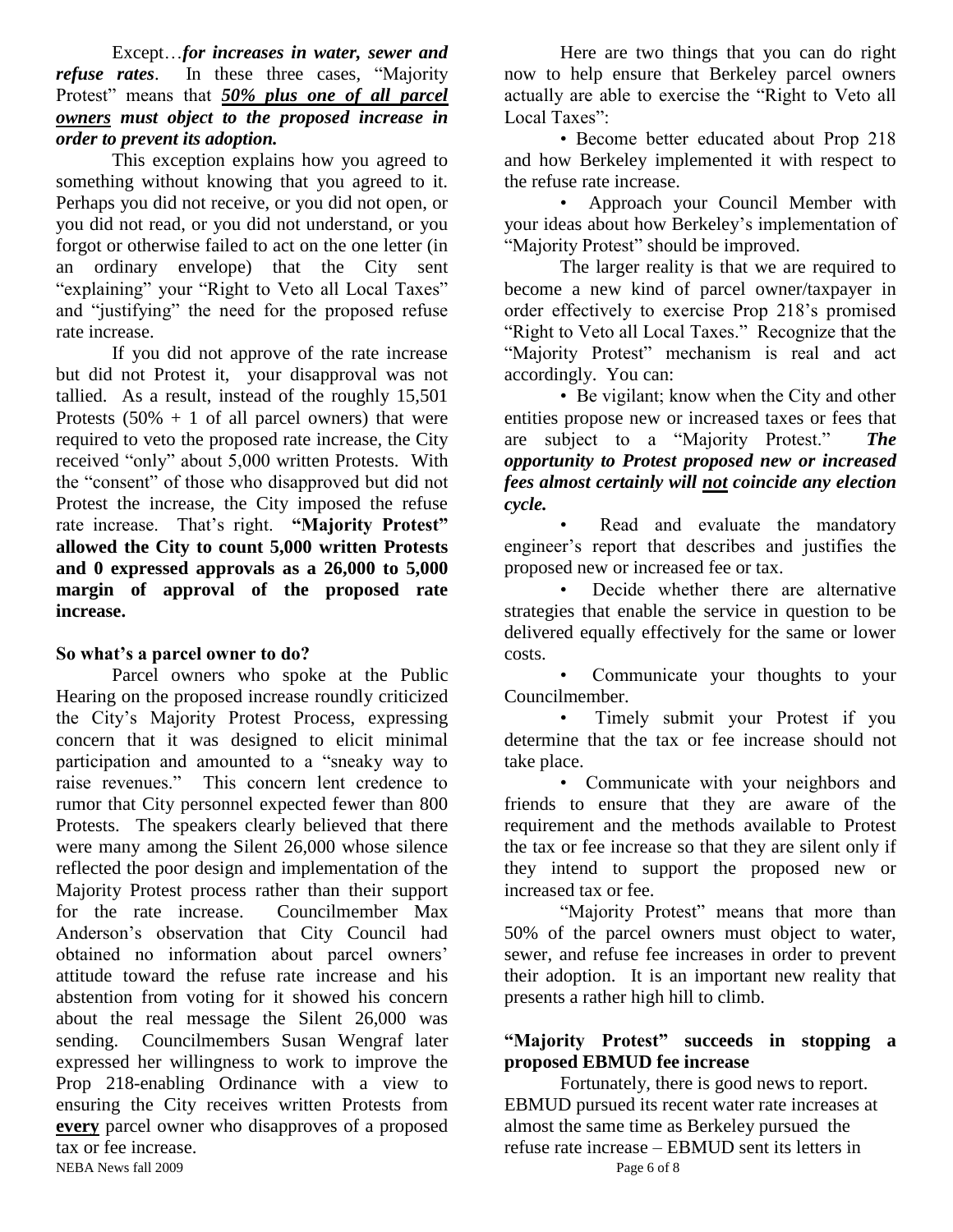April and held its Public Hearing in early June. About 200,000 Protests were required to achieve a "Majority Protest" of the general water rate increase. This number of Protests was not submitted.

EBMUD also had proposed to eliminate an existing discount on non-potable water rates. EBMUD's Board Minutes of the Public Hearing show that several organizations including the City of Oakland, the East Bay Asian Local Development Corporation, and the Sierra Club-San Francisco Bay Chapter spoke or provided written Protests of the elimination of the discount. As a result of these Protests, the EBMUD Board of Directors voted unanimously to retain the discount!

Even though there are clear differences between Berkeley parcel owners and the EBMUD non-potable water users who successfully used Prop 218 to avoid a rate increase by retaining an existing discount, I am confident that by taking the simple steps listed in this Guide, we can achieve successful "Majority Protests" of **unjustified** proposed new or increased taxes and fees. After all, thanks to the efforts of citizens, organizations, and neighborhood groups, the first attempt to achieve a "Majority Protest" yielded almost 5,000 Protests when the "experts" predicted that at most 800 Protests would be received.

You will see links to other articles on the "Majority Protest" on the NEBA website:

[www.northeastberkeleyassociation.org](../../../AppData/Local/Microsoft/Windows/Temporary%20Internet%20Files/AppData/Local/Microsoft/Windows/Temporary%20Internet%20Files/AppData/Local/Microsoft/Windows/Temporary%20Internet%20Files/Content.Outlook/MB5D2GB8/www.northeastberkeleyassociation.org)

*Pat Mapps, a wife, Computer Systems Engineer, writer, and tennis enthusiast, has lived in Northeast Berkeley since 1983.*

# **Our Backyard Birds** *By Kevin Sutton*

Our friends at the Thousand Oaks Neighborhood Association had a delightful presentation on Berkeley's local birds at their May General Meeting. Doug Greenberg, an environmental science teacher, gave a talk and slide show about the birds we see in Berkeley at various times of the year. He also suggested ways to attract birds to our own backyards.

His talk was so inspiring that we bought a little bird feeder the next day, along with a large sack of mixed seeds. We put the feeder up right outside our back window, and the birds discovered it within hours. Since then we've been entertained by a never-ending parade of birds large and small, along with a squirrel or two. It's great fun to see the birds feeding and sharing, and sometimes bickering and chasing one another around. Besides the birds at the feeder, the activity has also attracted several ground feeding birds. The birds get plenty to eat, while the squirrels try various strategies to get at the feeder.

And a visit to your local nursery can provide you with a number of plants that will lure many birds throughout the year. There are a number of plants with red berries that attract exotic migratory birds who are passing through Berkeley for a mid-trip feast each year. It is a joy to see them as well as the hummingbirds who regularly service some of our blooming plants.

You can find a detailed summary of Doug's talk at TONA's website, [www.tona.org.](http://www.tona.org/) (And after that, take a look at NEBA's website too, [www.northeastberkeleyassociation.org.](http://www.northeastberkeleyassociation.org/))

# **Berkeley Burglaries by Beat, Area 1** *By Officer Casimiro Pierantoni #96, Area Coordinator-Area 1, Community Services Bureau, Berkeley Police Department* [cpierantoni@cityofberkeley.info](mailto:cpierantoni@cityofberkeley.info)

(See map for exact boundaries of each beat on:

[http://www.ci.berkeley.ca.us/uploadedFiles/Police/Level\\_3\\_-\\_General/AreaCoord051708.pdf\)](http://www.ci.berkeley.ca.us/uploadedFiles/Police/Level_3_-_General/AreaCoord051708.pdf)

The preliminary data for September shows similar residential burglary numbers for Beats 1, 3, and 18, but does also show a significant increase of burglaries in Beat 2 (12 burglaries - similar to the Beat 2 total for September 2008). Your local patrol officers, along with our Property Crimes Detectives, are aware of the increase and are taking steps to address it. You can do your part by always making certain your home is secure, and immediately reporting suspicious behavior you witness in your neighborhood.

| 100.1100.1    |      |      |       |
|---------------|------|------|-------|
| <b>Beats</b>  | June | July | Aug   |
|               | 6    |      |       |
| 2             | 6    |      | 3     |
|               | 3    |      | 2     |
| 18            |      | 2    |       |
| <b>Totals</b> | 19   | 20   | $11*$ |
|               |      |      |       |

\* (August 2008: 35 burglaries)

**Contact your Berkeley city government with your questions and concerns.** *They want to hear from you!* City Council Roster Contact Information:<http://www.cityofberkeley.info/ContentDisplay.aspx?id=18496>